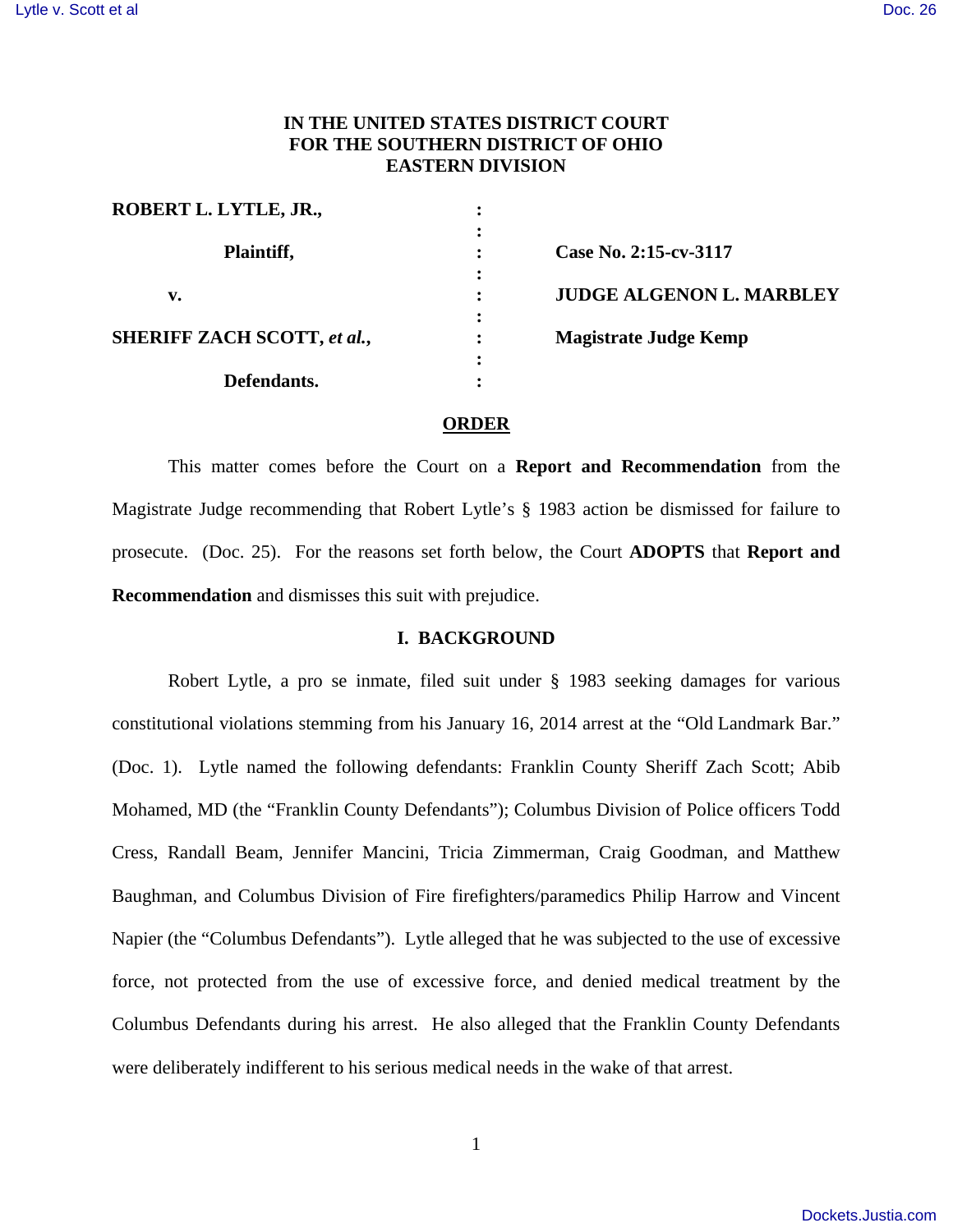On November 30, 2016, the Columbus Defendants moved for summary judgment on all claims against them. (Doc. 19). After the time for responding to that motion expired, the Magistrate Judge entered an order directing Lytle to file an opposing memorandum, "if any, within fourteen days of the date of this order," which was docketed on January 12, 2017. (Doc. 20, PageID 180). The Magistrate Judge explicitly warned Lytle that a failure to respond "may result either in the motion being treated as unopposed, or in dismissal of this action for failure to prosecute." (*Id.*). Despite this warning, Lytle never responded to the Columbus Defendants' motion for summary judgment.

 On January 18, 2017, the Franklin County Defendants likewise moved for summary judgment on all claims against them. (Doc. 23). Here again, after the twenty-one day deadline for filing a response-in-opposition had expired, the Magistrate Judge entered an order: (1) reminding Lytle that he failed to respond to the Columbus Defendants' earlier motion for summary judgment; (2) notifying Lytle that he failed timely to respond to the Franklin County Defendants' motion for summary judgment; and (3) warning Lytle that "[i]f he does not respond to either motion within fourteen days, the Court will recommend dismissal of the entire case for failure to prosecute." (Doc. 24, PageID 194).

 One month later, the Magistrate issued a Report and Recommendation, recommending that this Court dismiss Lytle's entire suit for failure to prosecute. (Doc. 25). In that Report and Recommendation, the Magistrate explicitly warned Lytle that he could file an objection to the recommendation to dismiss within fourteen days, but that a failure to object would operate as a waiver of de novo review and the right to appeal the decision of the district court to adopt the Report and Recommendation. (*Id.* at PageID 197 (citations omitted)). Another two months have passed, and Lytle has failed to file an objection to the Report and Recommendation.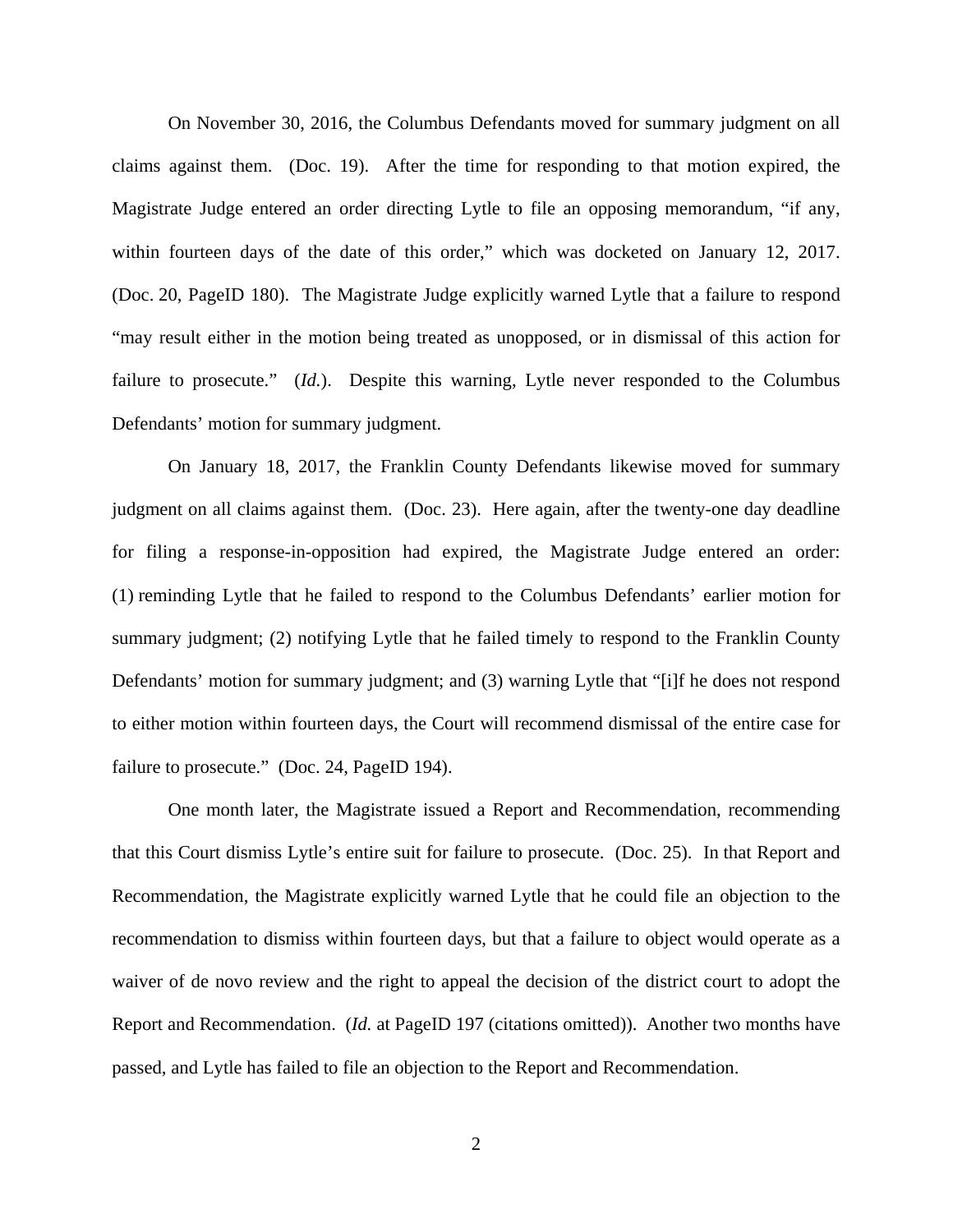### **II. LEGAL STANDARDS**

 Trial courts possess inherent authority to dismiss a plaintiff's action with prejudice due to a failure to prosecute. *Link v. Wabash Ry. Co.*, 370 U.S. 626, 629-30 (1962). This longstanding power stems from the need to prevent undue delays in disposing of cases and to "avoid congestion in the calendars of the District Courts." *Id.* Federal Rule of Civil Procedure 41(b) effectively codified this "ancient," inherent power to dismiss for failure to prosecute. *Id.* at 630 (citing Fed. R. Civ. P. 41(b)); *see also Knoll v. AT&T*, 176 F.3d 359, 363 (6th Cir. 1999) ("This measure is available to the district court as a tool to effect management of its docket and avoidance of unnecessary burdens on the tax-supported courts [and] opposing parties." (quotation omitted)). The decision to dismiss for failure to prosecute lies in the sound discretion of the trial court. *Knoll*, 176 F.3d at 363.

Under 28 U.S.C. § 636(b), parties must file written objections to the proposed recommendations of a magistrate judge within fourteen days of being served with a copy. So long as a party was "properly informed of the consequences of failing to object" under § 636(b), "the party waives subsequent review by the district court . . . if it fails to file an objection." *Miller v. Currie*, 50 F.3d 373, 380 (6th Cir. 1995) (citations omitted).

#### **III. ANALYSIS**

Here, the Magistrate Judge properly advised Lytle of the consequences of failing to object to the Report and Recommendation that recommended his suit be dismissed. (Doc. 25). Lytle nevertheless opted not to file any objections. Accordingly, he has waived any review of that recommendation by this Court. *Miller*, 50 F.3d at 380; *see also, e.g.*, *Hughes v. Wilson*, 86 F. App'x 900, 901 (6th Cir. 2004) (affirming district court's dismissal of suit after plaintiff failed to file objections to magistrate judge's report and recommendation).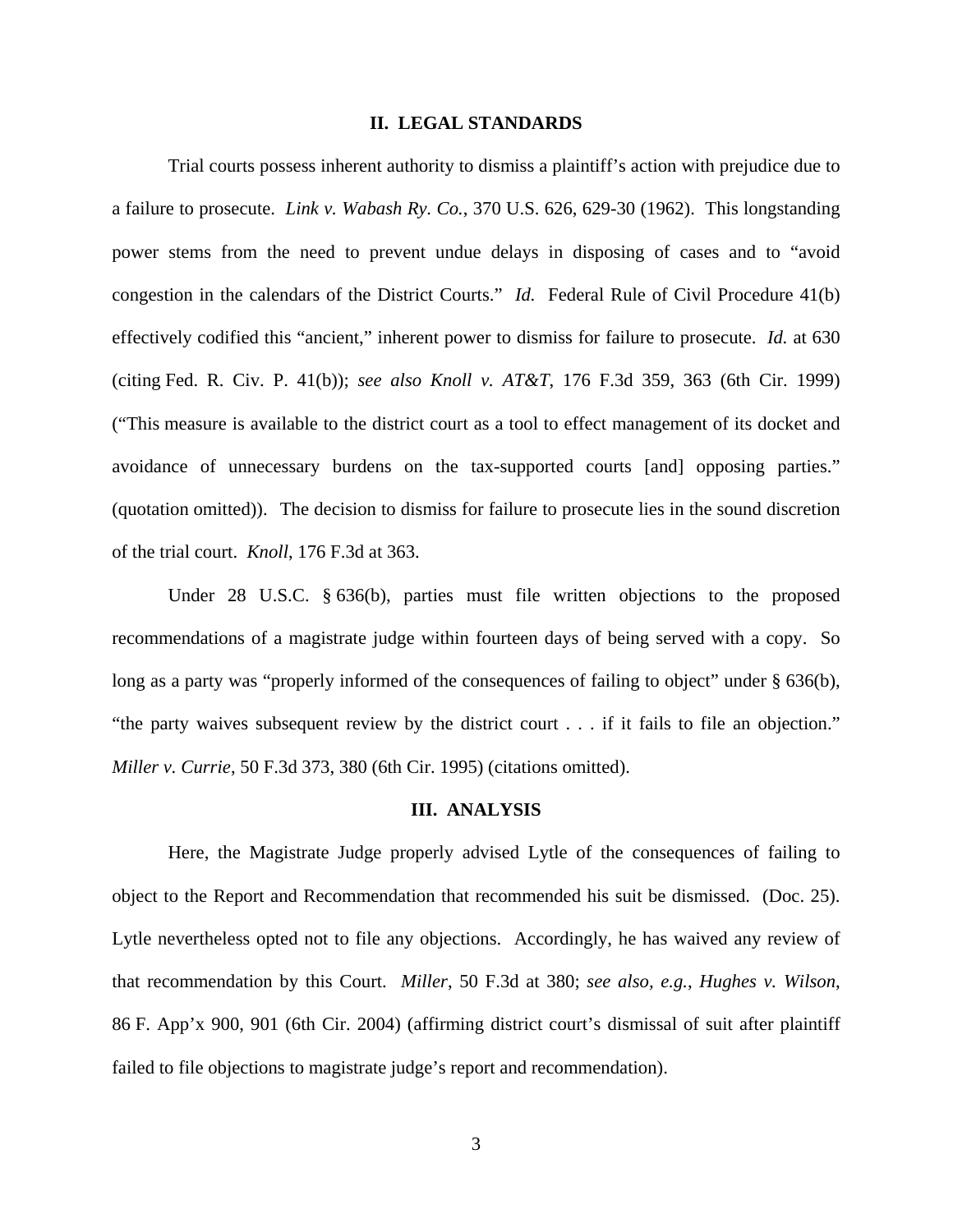Even under de novo review (which Lytle waived by not objecting), the Court agrees with the Magistrate that dismissal is appropriate. Lytle has abandoned his own lawsuit. He has failed to respond to the defendants' motions for summary judgment over the past six months, despite repeated and persistent admonishments from the Magistrate Judge to do so, and despite clear warnings that a failure to respond could result in dismissal. Dismissal is appropriate under these circumstances. *See, e.g.*, *Dynes v. Army Air Force Exchange Serv.*, 720 F.2d 1495, 1499 (11th Cir. 1983) (affirming dismissal for failure to prosecute where litigant failed to file a brief ordered by the district court); *Lang v. Wyrick*, 590 F.2d 257, (8th Cir. 1978) (per curiam) (affirming dismissal for failure to prosecute where plaintiff "ignored [district court's] repeated requests to file a response to the defendants' motion to dismiss"); *Stanley v. Continental Oil Co.*, 536 F.2d 914, 916-17 (10th Cir. 1976) (affirming dismissal for failure to prosecute where plaintiff failed to respond to defendant's motion for summary judgment "notwithstanding the patient guidance of the trial court and the court's obvious reluctance to foreclose [the plaintiff's] 'day in court'"). The Court is sensitive to Lytle's status as a pro se litigant. But the Court cannot hand-hold litigants who abuse court deadlines and court orders and who show, at best, a sporadic and fleeting interest in their own cause of action. In the interest of judicial efficiency, docket management, and the wise stewardship of tax dollars, the Court exercises its inherent power and its discretion under Rule 41(b) in dismissing this suit for failure to prosecute.

#### **IV. CONCLUSION**

For these reasons, the Court **ADOPTS** the Magistrate Judge's **Report and Recommendation**. (Doc. 25). This case is **DISMISSED** with prejudice. The defendants' motions for summary judgment (Docs. 19 and 23) are **DENIED AS MOOT** in light of this Order.